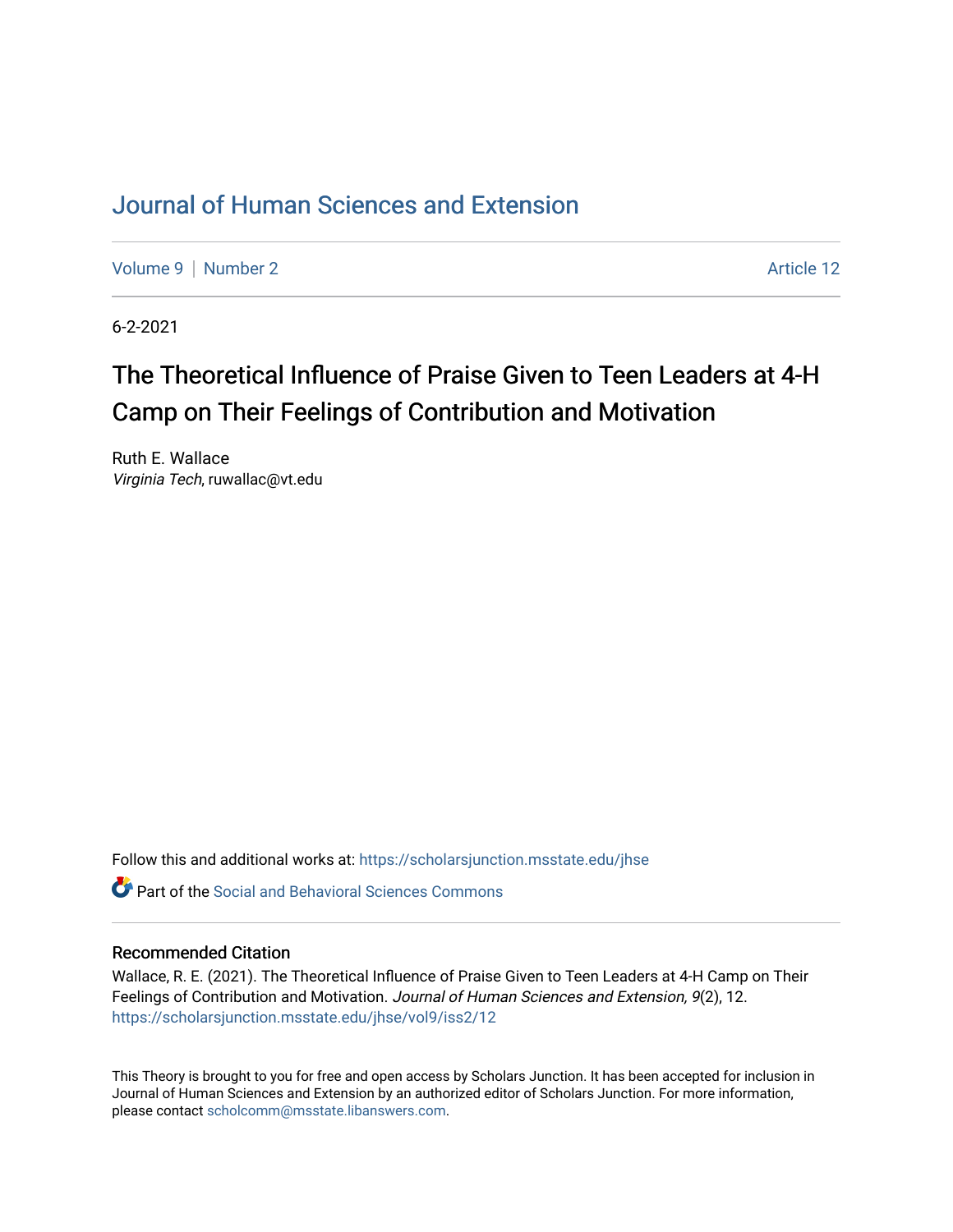## **The Theoretical Influence of Praise Given to Teen Leaders at 4-H Camp on Their Feelings of Contribution and Motivation**

#### **Ruth E. Wallace**

*Virginia Tech* 

*Praise in the context of behavior-specific encouragement, positive reinforcement, and recognition may provide a linkage in positive youth development to teen leaders' feelings of contribution and motivation at 4-H Camp. Existing literature on praise in academic settings, combined with literature related to positive youth development, organized camping programs, and 4-H, lends credibility to the theory that there is an influence on teen attitudes and participation regarding contributing to their community at 4-H Camp. Practical implications are presented, along with suggestions for future research.* 

*Keywords:* positive youth development, praise, contribution, motivation, 4-H, teen leaders

#### **Introduction**

4-H is a positive youth development program that strives to help youth gain skills that will last a lifetime and enable them to function well in society. 4-H is a nonformal youth organization, meaning that much of the learning takes place outside of the standard academic environment. One of the signature 4-H programs in Virginia is 4-H Camp, where youth spend five days and four nights exploring the outdoors at one of the American Camping Association-accredited 4-H Educational Centers. Virginia 4-H Camps are structured so that in addition to the paid 4-H Center program staff and Extension Agents, trained teen and adult volunteer leaders play an integral part in camper supervision and program delivery.

This paper explores the potential for a relationship between the use of praise directed toward teen leaders at 4-H Camp and their feelings of contribution and motivation. Praise in this context refers to behavior-specific encouragement, positive reinforcement, and recognition. In a literature review, there were no findings related to this specific subject. However, there is research regarding praise in an academic setting, and there are direct linkages to using praise as a part of positive youth development, as an indicator of youth program quality, and as an integral part of the Essential Elements of 4-H. Tying these bodies of research together lends credibility to the theory that there may be a connection between providing praise to teen leaders at 4-H Camp and their feelings of contribution and motivation.

Direct correspondence to Ruth Wallace at ruwallac@vt.edu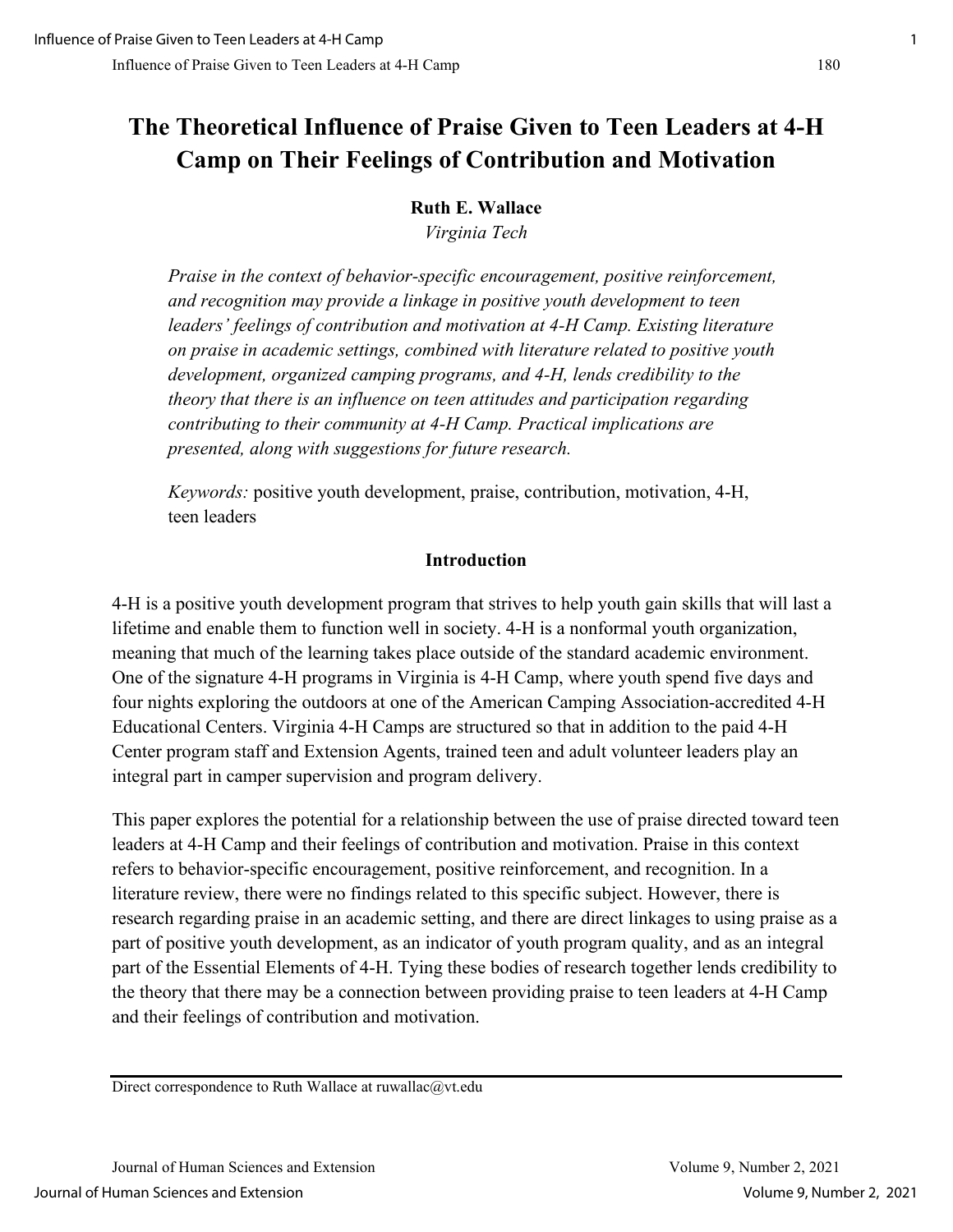In researching the subject, the author included search terms related to praise or recognition or positive reinforcement, positive youth development, motivation, contribution or community service or civic engagement, 4-H, 4-H Camp or camp or camping, teen leader, and teen or teenager or adolescent or youth. Articles focusing on using praise as a tool to redirect undesirable behaviors were excluded.

## **Basic Tenants of 4-H Youth Development**

Positive youth development (PYD) is a set of practices that build on youth assets to help them develop positive outcomes (Moore, 2017). These positive outcomes of youth development are often characterized using the Five Cs model of positive youth development. This model is comprised of characteristics of competence, confidence, character, caring, and connection (Geldhof et al., 2015). Geldhof et al. (2015) indicated that youth will exhibit these Five Cs of youth development when their strengths align with resources and opportunities in their environment. Therefore, PYD professionals must build youth skill sets, provide opportunities for youth to use those skills, nurture skills related to setting and achieving goals and self-regulation, and improve opportunities for positive interactions. When the Five Cs are evident, it is thought that they result in a sixth C, that of contribution, where youth give back in meaningful ways to their communities (Geldhof et al., 2015; White et al., 2018).

4-H has a rich history of over 100 years working in the field of positive youth development even before the term was coined. In 4-H, as in many other youth development organizations, program leaders engage youth in activities where they feel a sense of belonging, generosity, independence, and mastery. Originally termed the Circle of Courage (Brendtro et al., 2005), it is known internally to 4-H as the Essential Elements of 4-H. These four components provide the structure for PYD (Moore, 2017). However, for program leaders to fully develop these Essential Elements, the elements must be packaged in a quality program.

Youth Program Quality (YPQ) involves four basic tiers of a pyramid, with each building the foundation for the next successive tier. YPQ builds from providing a physically, psychologically, and emotionally safe environment in the base tier to a supportive environment with active engagement and skill-building in the second. Programs exhibiting quality characteristics from the third tier provide opportunities for interaction, and in the fourth tier or pinnacle of the pyramid, they fully engage youth in planning, making choices, and reflection (University of Minnesota Extension [UMN Extension], 2013). The components of quality youth programs and the Essential Elements of 4-H both embed intentionality in providing youth with encouragement and recognition (Kress, 2014; UMN Extension, 2013). Praise for specific behaviors and actions provides both.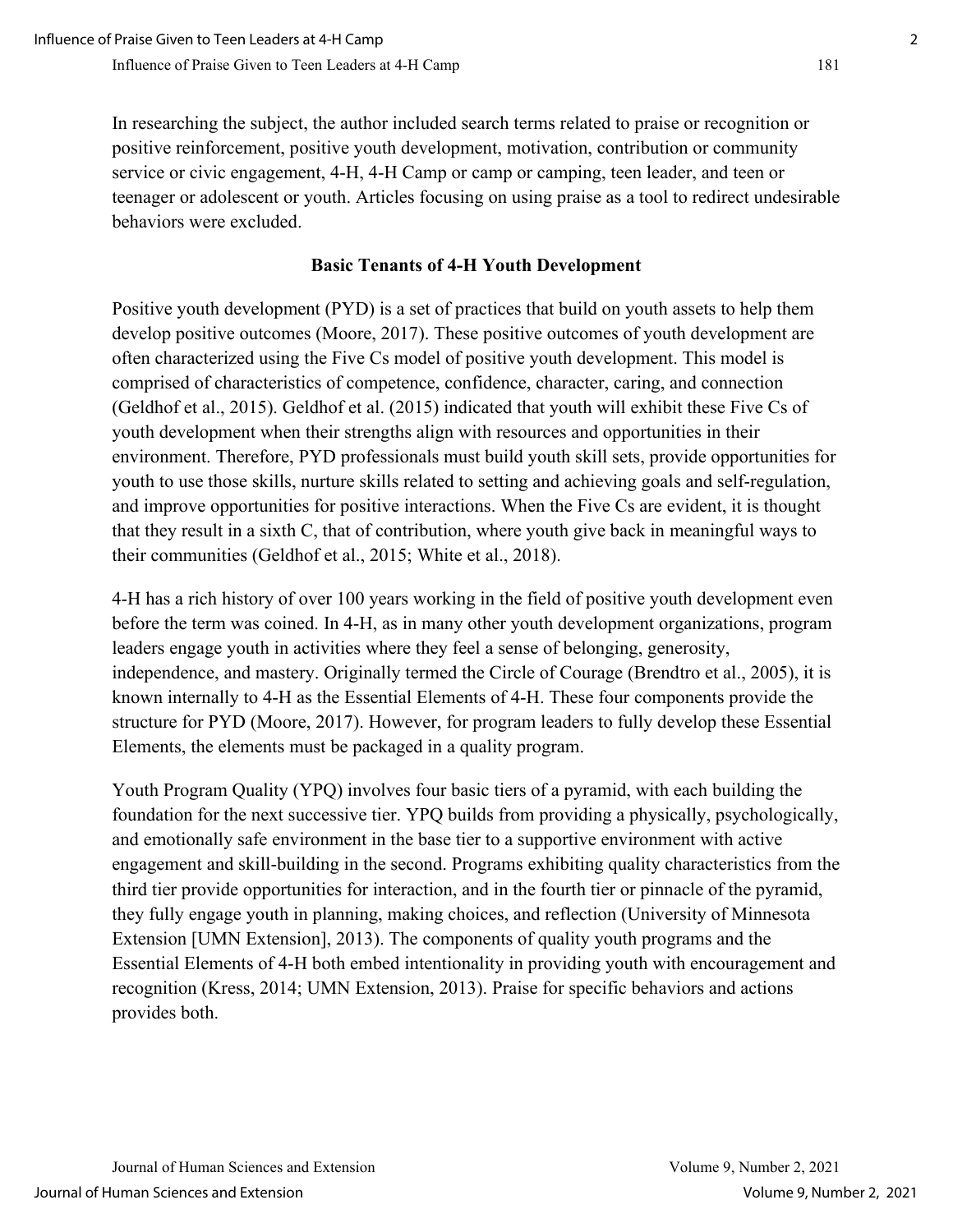## **Praising Teen Leaders at 4-H Camp**

4-H Camp Teen Leaders in Virginia are committed and have proven themselves to be responsible role models. Teen leaders, who reflect diverse backgrounds and experiences, pay a small fee to attend 4-H Camp. Not only do they commit to the week of 4-H Camp, where they are on-duty during the approximately 17.5 waking hours and on-call during the nighttime hours, but they also commit to approximately 24 or more hours of training before camp. They serve in loco parentis at camp, providing supervision, guidance, and support in place of parents. Some are proven leaders, while others are testing the waters where their leadership skills are concerned.

Typically, adults working with teen leaders do not give praise in the context of behavior interventions but rather in the context of support related to encouragement and recognition. Teen leaders at camp are under the supervision of adult volunteers, Extension Agents, and paid camp staff. They lead groups of younger youth, help with classes, and supervise campers in the cabins and during meals, recreation, and evening programs. However, these youth are also 4-H members who are still developing skills of their own. They have developmental needs (Search Institute, 2006), which caring adults in quality 4-H programs can help address. With the time spent in training activities and other teen 4-H programs during the year, the adult volunteers and Extension Agents often develop close working relationships and build camaraderie with the teens. Taking time to recognize when these youth have done well and praising them for the effort, skill improvement, handling of a situation, and achievement is a natural part of 4-H.

A few examples follow on to how to give behavior-specific praise to teen leaders at 4-H camp:

- After observing a teen leader respond to a heated argument in the cabin: "I was impressed with how you handled that tense situation by remaining calm and allowing each camper to give her side of the story, while at the same time demanding that they be respectful of you and each other."
- During nature class: "I can see that you are getting more comfortable helping the campers find the macroinvertebrates in the stream. Your enthusiasm for the activity really helps to encourage the campers to keep trying."
- During leathercraft class: "Your leathercraft skills have really progressed since you've been helping with this class. You do very nice work. Would you like to teach some of the texturing techniques you have mastered to the next group of campers?"
- During free recreation: "You did a great job setting expectations of behavior and reviewing the rules of the game before starting. That is so important in helping to prevent potential problems."
- At flag-lowering: "Thank you for modeling such good etiquette and reminding the campers around you about proper flag ceremony behavior."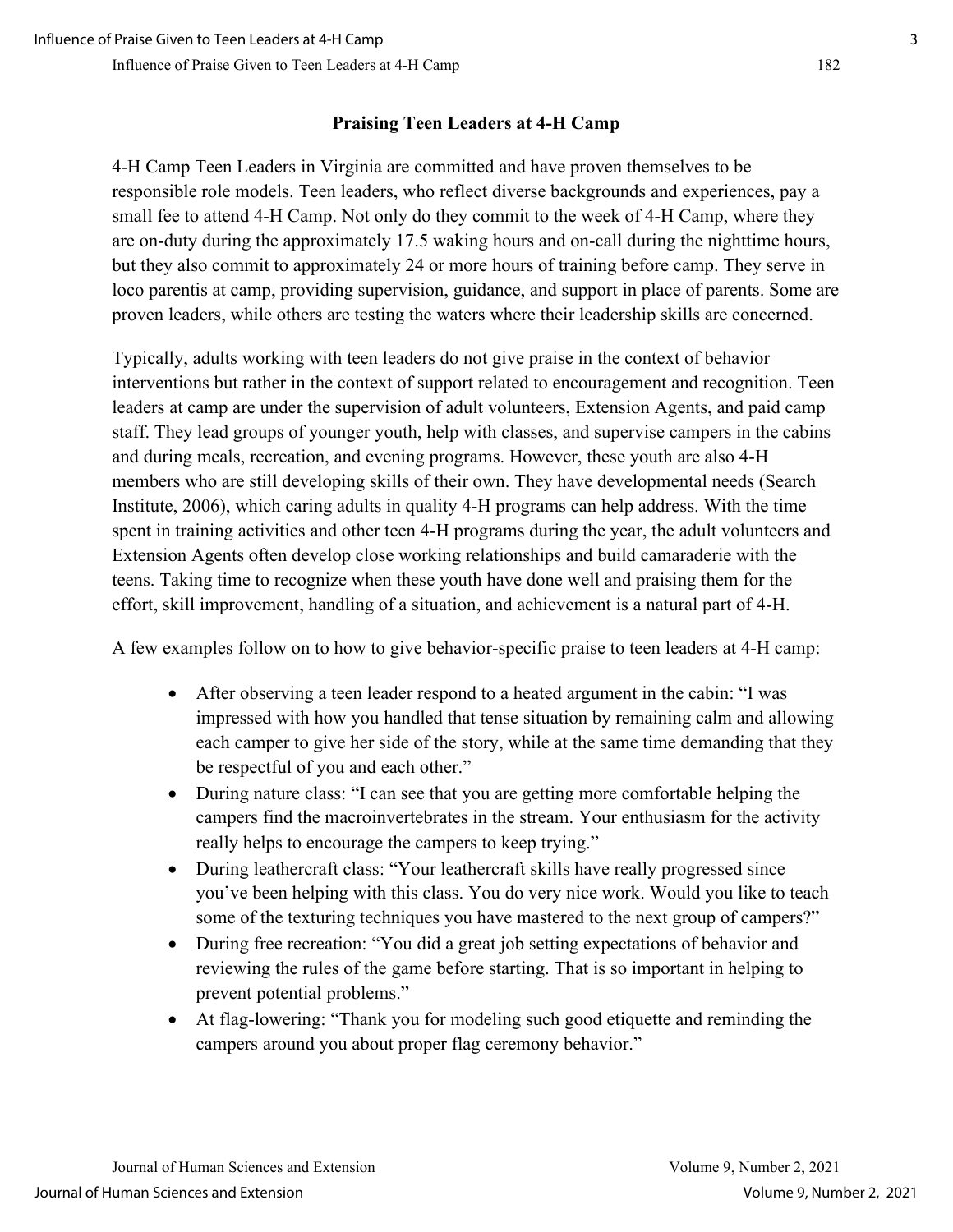#### **Praise in Relation to Developmental Theories**

The use of praise in high schools is most often associated with positive behavior interventions and supports (PBIS) as an effective way to encourage desired behaviors while reducing undesirable ones (Flannery & McGrath Kato, 2017). However, PBIS is not just a tool to encourage positive behaviors among students who most need redirection. It is universal, with tier one application involving all students (Flannery & McGrath Kato, 2017).

All youth need to be encouraged and supported; all youth need to feel valued (Search Institute, 2006). Teens are in a particular stage of development where building on their strengths can make a significant impact on shaping their futures (Ciocanel et al., 2017). Providing praise to adolescents is an integral part of many theories related to human development.

Maslow (1943) indicated that most individuals are motivated by many factors that influence their behavior. He developed a Hierarchy of Needs with the first three stages (psychological needs, safety needs, and love and belonging) classified as deficiency needs. The top stages in the hierarchy (esteem and self-actualization) are classified as growth needs (Atkins & Harmon, 2016). Growth needs occur when basic needs are met and individuals are ready to do something with their lives (Atkins & Harmon, 2016). Within Maslow's Hierarchy of Needs, teenagers are often at the stage of social and psychological needs where they seek companionship and are also able to consider giving of themselves to help others (Atkins & Harmon, 2016). This desire to make meaningful contributions, seek fulfillment, and experience personal growth fits what Maslow termed a healthy man (Maslow, 1943). Stated another way, these behaviors describe an individual motivated by a desire to reach his or her full capacity. Providing praise to 4-H Camp teen leaders helps to fulfill the basic motivational need for esteem from others, and it helps to give the teens recognition of their accomplishments.

Erikson's stages of psychosocial development identify that adolescents are concerned about how others view them. These teens "must apply the cognitive, decision making, and coping skills learned thus far to different everyday situations and determine the social values necessary to succeed in the adult world" (Darling-Fisher, 2018, p. 4). Providing praise to youth who are in the process of forming their personal identities can help shape their perceptions of how others view them and can support their confidence in themselves and their decisions.

The latest evolution of Bronfenbrenner's ecological theory of human development is viewed as a Process-Person-Context-Time (PPCT) model (Rosa & Tudge, 2013). Bronfenbrenner focused on the individual at the center of personal development but stressed that this development occurs in the context of social relationships, interaction with the surrounding environment, and over the scope of time. Looking at this theory in the context of 4-H Camp, 4-H teens develop, practice, and hone life skills during the week of camp and in the intervening 51 weeks of the year as they continue to grow. Interacting with campers, adults, Extension Agents, and camp staff, combined with the unique camp setting, creates an optimum environment for personal development.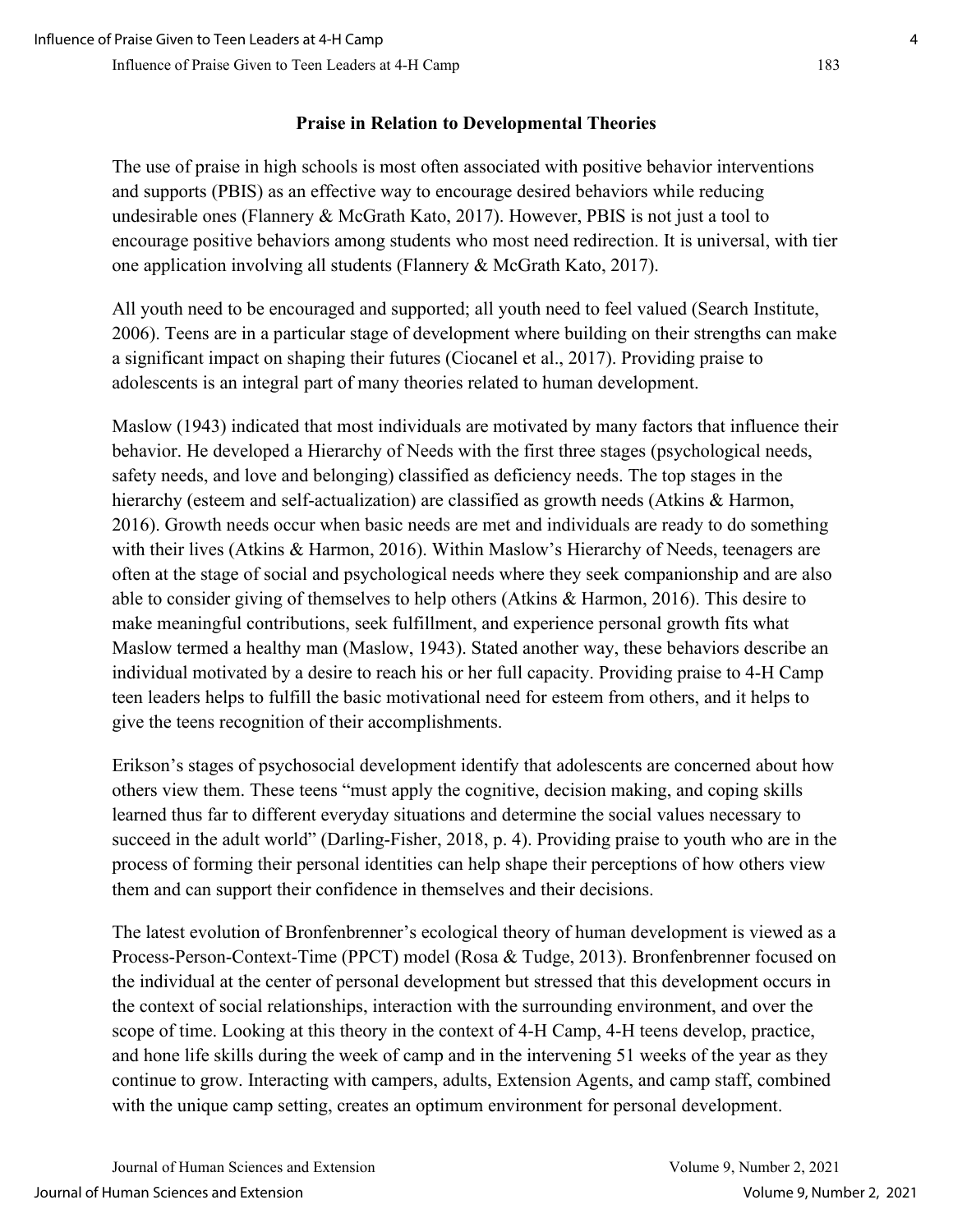Lerner et al. (2015) described positive youth development as a developmental process following the Relational-Developmental-Systems paradigm (RDSP). In this paradigm, individual development is seen as an interactive process with other individuals and the surrounding environment (Lerner et al., 2015). Teens have the tools they need in terms of cognitive, behavioral, and social-relational skills to actively influence their own development (Lerner et al., 2015). 4-H Camp experiences enable teen leaders to test these skills and develop them more fully. Caring adults working with them can provide coaching and recognition through the use of behavior-specific praise. Each of these developmental theories supports the idea that providing behavior-specific praise to teenagers may support their growth and development. Providing this praise to 4-H Camp teen leaders may help them gain confidence and support their motivation as they contribute to the 4-H camping program.

#### **Praise as a Motivation Tool**

In her study of how teens perceived praise from teachers in high school, Gurney (2015) found evidence that praise is a source of motivation for many students and that the students preferred receiving behavior-specific praise. Many students in the study also expressed appreciation that the teachers took time to express praise. They valued this positive relationship, which motivated them to do better (Gurney, 2015).

In a study of classroom teachers' natural rates of praise for their students, Floress et al. (2018) found that the most effective praise given by teachers was behavior-specific praise (detailing what specific action the student did to warrant the praise) rather than general praise, such as "good job" or "well done." Haydon and Kroeger (2016) also stressed a guiding principle for classroom management as the need for teachers to use behavior-specific praise to recognize students.

Praise can occur publicly, where it can be heard by others, or privately, where only the intended recipient is aware of it. Blaze et al. (2014) studied these two types of praise, termed loud and quiet, respectively, to determine the effectiveness of praise and compare the two types. In their study of four high school classrooms, they found a less than 1% difference between the effectiveness of the two types of praise for increasing desired behaviors and decreasing undesirable ones. They found that praise, regardless of the type given, increased positive behaviors in their study by 31% and reduced negative behaviors by 20% (Blaze et al., 2014). Fefer et al. (2016) also studied praise in high school classrooms and concluded that students appreciated receiving both praise and rewards. They found that many students in their study expressed a desire to receive more praise than what they actually did, also noting that the students received less praise in high school than they had in elementary school (Fefer et al., 2016). This reduction in the amount of praise given to high school students mimics findings from Jenkins et al. (2015) in their literature review about teacher use of praise.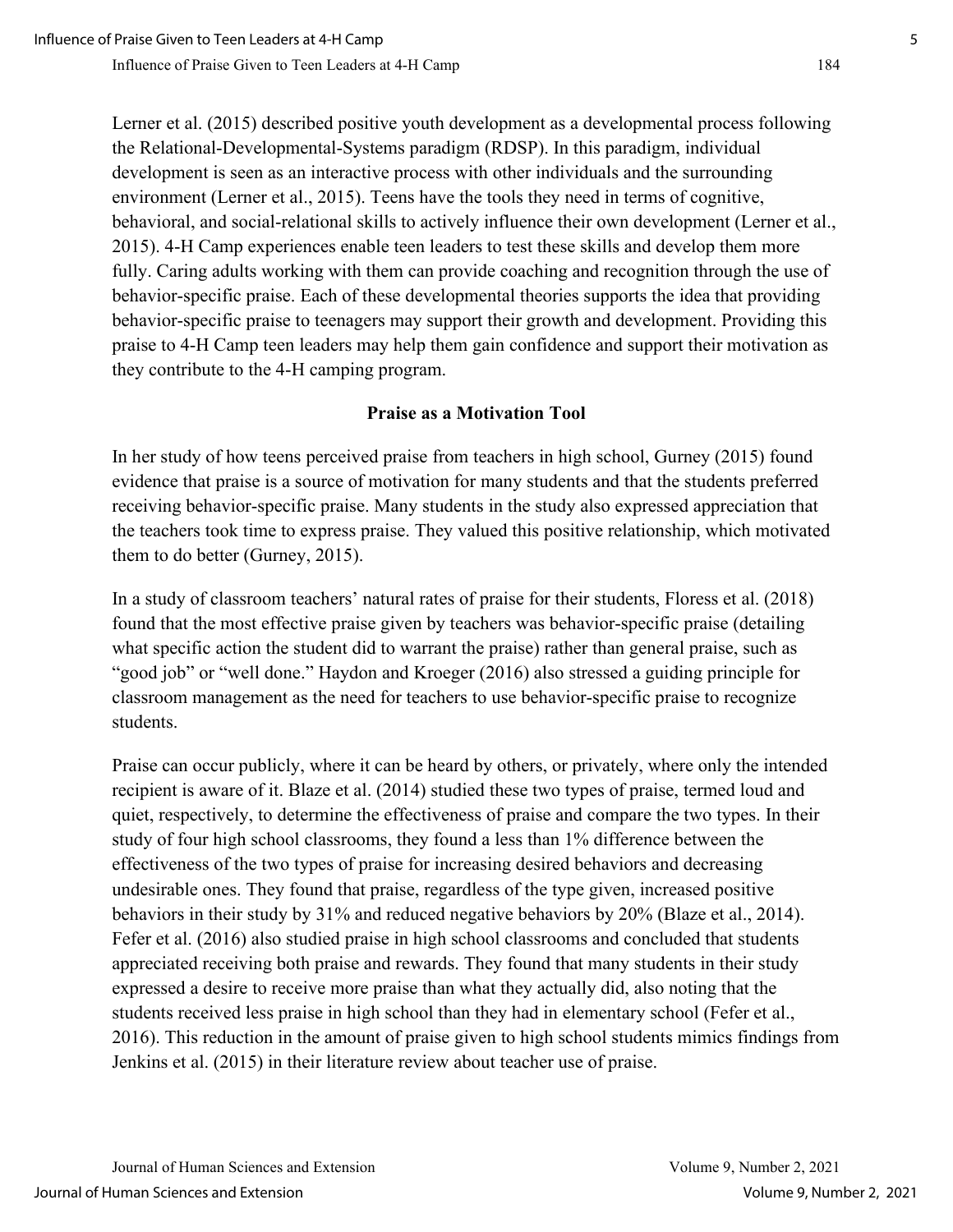Philossaint Wells (2018) studied factors motivating high school students and found one factor to be nurturing relationships. Within the context of these relationships, teens expressed that verbal encouragement from caring adults in their lives, such as parents and teachers, helped to motivate them to succeed (Philossaint Wells, 2018). Praise can be a powerful factor in the lives of developing adolescents.

### **Praise as it Relates to Teen Contribution**

Hershberg et al. (2014) conducted a qualitative analysis of youths' open-ended responses in the 4-H Study of Positive Youth Development (Lerner & Lerner, 2013). Study participants expressed a strong sense of the importance of contribution with components of self, others, and community. However, only some of the youth in the study were currently finding ways to contribute (Hershburg et al., 2014).

Mainieri and Anderson (2015) recognized camp as a unique setting that could promote skills related to future contribution and studied one particular camp program as an antecedent toward youth civic engagement. In their review of the literature, four essential skills emerged for successful civic engagement: collaboration, communication, critical thinking, and management and leadership skills (Mainieri & Anderson, 2015). These are all skills that teen leaders hone at 4-H Camp while working in partnership with caring adults to deliver a quality camping experience for younger youth. Although much of their research focused on parent-teen relationships, Callina et al. (2014) found that parents and other important nonparental adults could help promote civic engagement among adolescents through developing and maintaining positive and trusting relationships with teens. Relationships, trust, skill-building, and recognition of those skills through praise are all interconnected in the camping environment.

## **Theory of Connection Between Praise and Teen Feelings of Contribution and Motivation**

Hershburg et al. (2014) found that teens viewed making connections with nonparental adults as meaningful and that these connections helped them envision their future selves. The 4-H model, incorporating the Essential Elements of 4-H into a quality youth program, and developing caring and supportive relationships with 4-H members, provides the opportunity to develop meaningful connections. These connections grow stronger as adults provide support and encouragement through giving behavior-specific praise to teens when appropriate. It can motivate teens to push a little harder and continue modeling and improving their developing leadership skills.

Teens have an ideological belief in contributing to others and their communities (Hershburg et al., 2014). 4-H Camp provides an outlet for teens to make a positive contribution. The camp environment is unique to youth development in that it provides a period of intense youth-adult interaction with relatively low staff to youth ratios (Garst et al., 2016). In Virginia 4-H camping, teen leaders build on the skills they have developed over their 4-H careers, including leadership, teamwork, independence, positive self-image, confidence, caring for others, and more. They then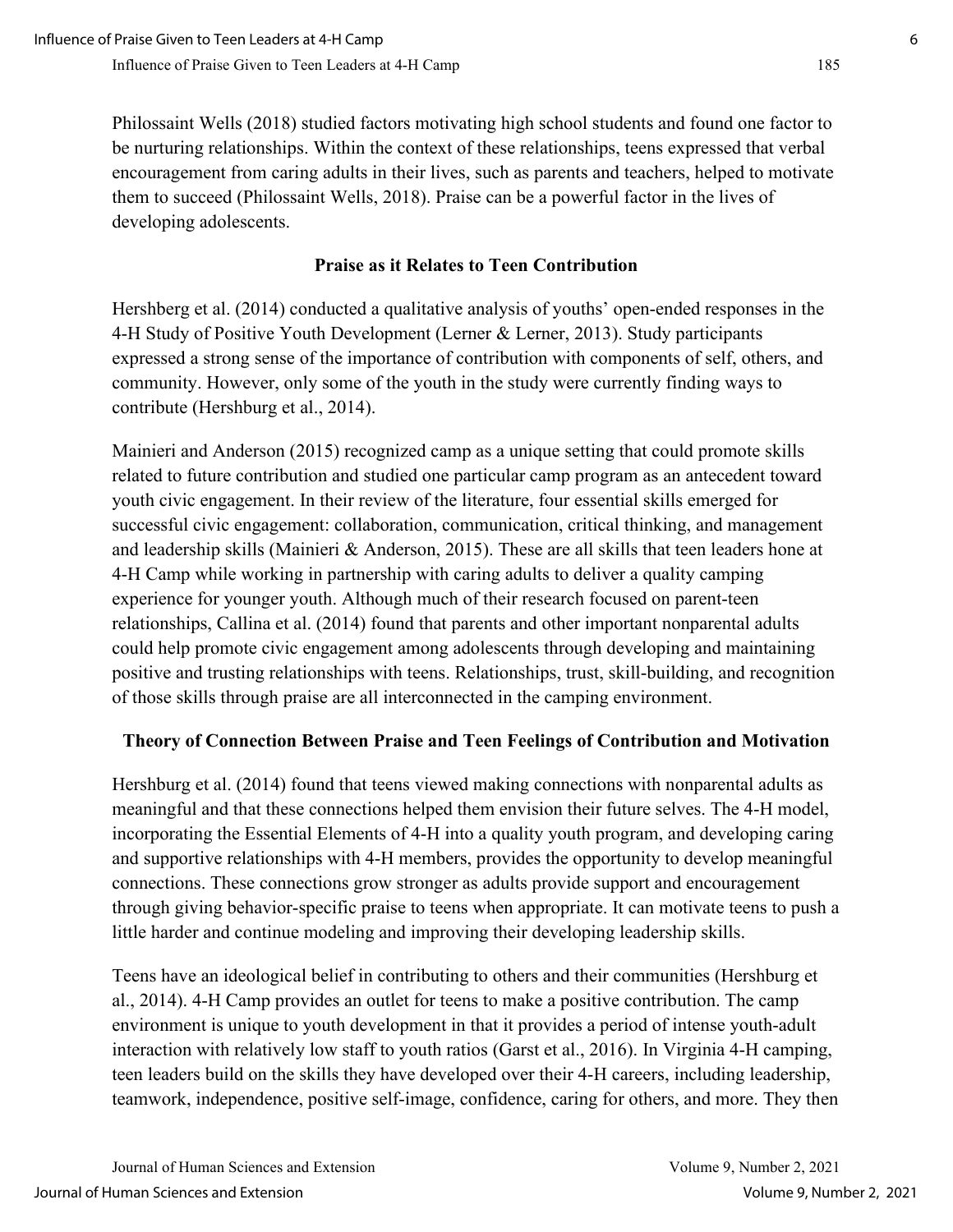employ these skills while contributing to the success of their 4-H camp week(s). Epley et al. (2017) stated, "although camp counselors are expected to have at least a basic level of competence, 4-H professionals must provide appropriate training and coaching to enhance these teens' development" (p. 52).

Coaching may take the form of support and encouragement through praise, which can help motivate teen leaders to succeed in their assigned duties. Lawford and Ramey (2017) identified the youth development components of initiative, self-esteem, and empathy for others as factors in youth contribution. They linked youth contribution to initiative and described initiative as motivation combined with the ability to progress toward a set goal (Lawford & Ramey, 2017).

#### **Implications for Practice and Research**

The Essential Elements of 4-H call for youth to feel a sense of belonging, generosity, independence, and mastery. Giving praise ties into the Essential Elements of 4-H in that it provides youth with an opportunity to establish connections (belonging), encourages responsible citizenship (generosity), contributes to increased self-esteem and sense of purpose (independence), and recognizes their developing skills (mastery). There are many ways for caring adults interacting with youth to help them achieve these developmental relationships. If praise is thought to influence youth feelings of contribution and motivation, and if praise is also a tool that adults can use to provide support and recognition, then it naturally flows that giving praise in the form of behavior-specific encouragement, positive reinforcement, and recognition is to be encouraged.

For the youth development professional in the nonformal educational field, praise should be a tool that is dispensed appropriately and in moderation so that it retains meaning and is not overused. Praise is a significant component of positive youth development. It likely has direct linkages to 4-H Camp teen leader feelings of contribution and motivation.

In their international study of cross-cultural youth development and measurement, Scales et al. (2017) determined that positive youth development is best achieved when promoted holistically, "across the ecological contexts of their lives, including families, schools, programs, and communities" (p. 1,168). They emphasized that "investment in providing supports and opportunities through which young people develop critical skills, attitudes, and other strengths is a critical strategy to advance human well-being" (Scales et al., 2017, p. 1,146). Research has documented that developmental assets are universally important for youth regardless of diversity in race, ethnic background, socioeconomic status, geography, or culture (Scales et al., 2017), although the strategies and supports to develop them may differ (Benson & Scales, 2018). These developmental assets have a cumulative effect and contribute to youth thriving, with youth who have fewer developmental assets being more likely to engage in risky behaviors. At the same time, those who are developmentally asset-rich tend to exhibit healthy, prosocial behaviors and express having a sense of purpose (Benson & Scales, 2018).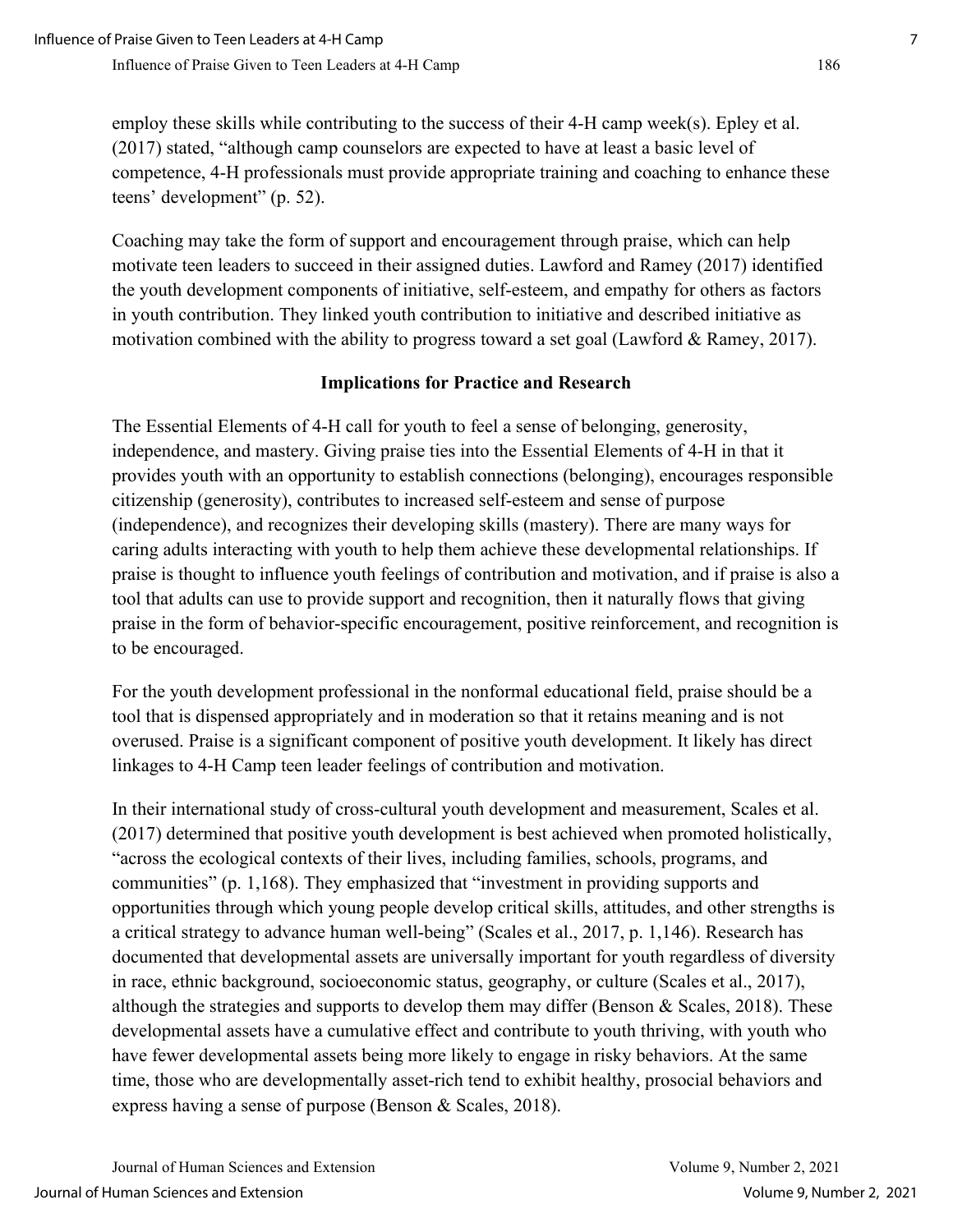In providing behavior-specific praise to teen leaders at 4-H Camp, the caring adults who work with them can contribute to several of the developmental assets of youth identified by the Search Institute. These assets, from the Search Institute (2006), include the following:

- 1. Receiving support from caring adults
- 2. Feeling valued by adults in the community
- 3. Being viewed as a useful resource with a contributing role in the community
- 4. Placing a high value on helping others
- 5. Being comfortable working with others of different backgrounds
- 6. Having a sense of purpose

Through contributing to teen positive youth development during the 4-H Camp experience, caring adults can direct youth toward positive outcomes. This process often includes giving praise in the form of support, encouragement, and recognition of specific behaviors or actions. In theory, this praise-giving process may influence teens' feelings of contribution and motivation. Future research could explore this theory by investigating 4-H teen leaders' perceptions related to receiving praise and whether or not receiving praise (or lack thereof) has any impact upon them.

#### **Conclusion**

Praise given in the context of behavior-specific encouragement, positive reinforcement, and recognition may contribute to 4-H Camp teen leader feelings of motivation and contribution. The use of praise in this fashion meshes with existing tenants of 4-H Youth Development inherent in quality programs and incorporating the 4-H Essential Elements of belonging, generosity, independence, and mastery. Although much of the current research regarding the effects of praise upon teens is seated within the formal educational setting, there is a direct application to its use in the nonformal 4-H Camp setting.

Praising youth has roots in many educational theories, including Maslow's Hierarchy of Needs, Erikson's stages of psychosocial development, and Bronfenbrenner's ecological theory of human development. The more recent Relational-Developmental-Systems paradigm also supports the use of praise as individuals interact with each other inside the backdrop of a particular environment. This praise, given by caring adults who the teens trust, can help reaffirm skills, maintain positive trajectories, and reinforce the teens' views on how others perceive them.

Providing praise to teen leaders at 4-H Camp is a natural fit within positive youth development. Paid and volunteer Extension staff have a pivotal role in helping young people develop skills and abilities that will stick with them the rest of their lives. Although there is limited research relating the use of praise with teen leaders at 4-H Camp to their feelings of contribution and motivation, existing literature on praise in academic settings, combined with literature related to positive youth development, organized camping programs, and 4-H, lends credibility to the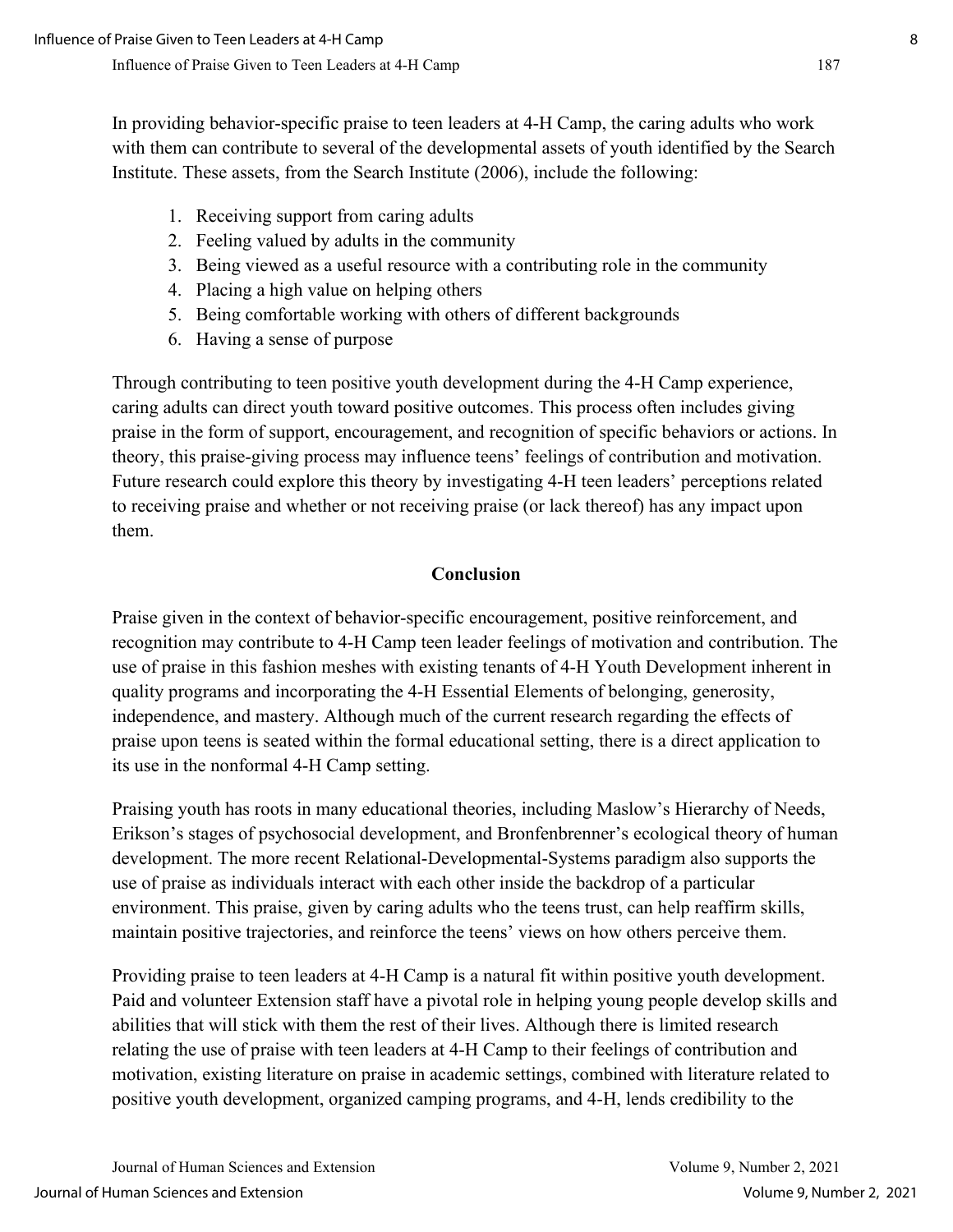theory that there is an influence. This theory invites future research on the subject. Possible areas of study include how 4-H Camp teens perceive praise, how praise is given, and the impact receiving praise has upon them.

#### **References**

- Atkins, W. A., & Harmon, A. (2016). Maslow's hierarchy of needs. In D. S. Blanchfield (Ed.), *The gale encyclopedia of children's health*: *Infancy through adolescence* (Vol. 3, 3rd ed., pp. 1680–1683). Gale.
- Benson, P. L., & Scales, P. C. (2018). Developmental assets. In R. J. R. Levesque (Ed.), *Encyclopedia of adolescence* (2<sup>nd</sup> ed., pp. 964–981). Springer.
- Blaze, J. T., Olmi, D. J., Mercer, S. H., Dufrene, B. A., & Tingstom, D. H. (2014). Loud versus quiet praise: A direct behavioral comparison in secondary classrooms. *Journal of School Psychology, 52*(4), 349–360.<https://doi.org/10.1016/j.jsp.2014.05.006>
- Brendtro, L. K., Brokenleg, M., & Bockern, S. V. (2005). The circle of courage and positive psychology. *Reclaiming Children and Youth, 14*(3), 130–136.
- Callina, K. S., Johnson, S. K., Buckingham, M. H., & Lerner, R. M. (2014). Hope in context: Developmental profiles of trust, hopeful future expectations, and civic engagement across adolescence. *Journal of Youth and Adolescence, 43*(6), 869–883. <https://doi.org/10.1007/s10964-014-0096-9>
- Ciocanel, O., Power, K., Eriksen, A., & Gillings, K. (2017). Effectiveness of positive youth development interventions: A meta-analysis of randomized controlled trials. *Journal of Youth and Adolescence, 46*(3), 483–504.<https://doi.org/10.1007/s10964-016-0555-6>
- Darling-Fisher, C. (2018). Erikson's stages of psychosocial development. In B. Frey (Ed.), *The SAGE encyclopedia of educational research, measurement, and evaluation* (pp. 599– 601). Sage.
- Epley, H. K., Ferrari, T. M., & Cochrane, G. R. (2017). Development of a competency model for a state 4-H camp counselor program. *Journal of Park and Recreation Administration, 35*(2), 51–73.<https://doi.org/10.18666/JPRA-2017-V35-I2-7211>
- Fefer, S., DeMagistris, J., & Shuttleton, C. (2016). Assessing adolescent praise and reward preferences for academic behavior. *Translational Issues in Psychological Science, 2*(2), 153–162.<https://doi.org/10.1037/tps0000072>
- Flannery, K. B., & McGrath Kato, M. (2017). Implementation of SWPBIS in high school: Why is it different? *Preventing School Failure: Alternative Education for Children and Youth, 61*(1), 69–79.<https://doi.org/10.1080/1045988X.2016.1196644>
- Floress, M. T., Jenkins, L. N., Reinke, W. M., & McKown, L. (2018). General education teachers' natural rates of praise: A preliminary investigation. *Behavioral Disorders, 43*(4), 411–422.<https://doi.org/10.1177/0198742917709472>
- Garst, B. A., Gagnon, R. J., & Whittington, A. (2016). A closer look at the camp experience: Examining relationships between life skills, elements of positive youth development, and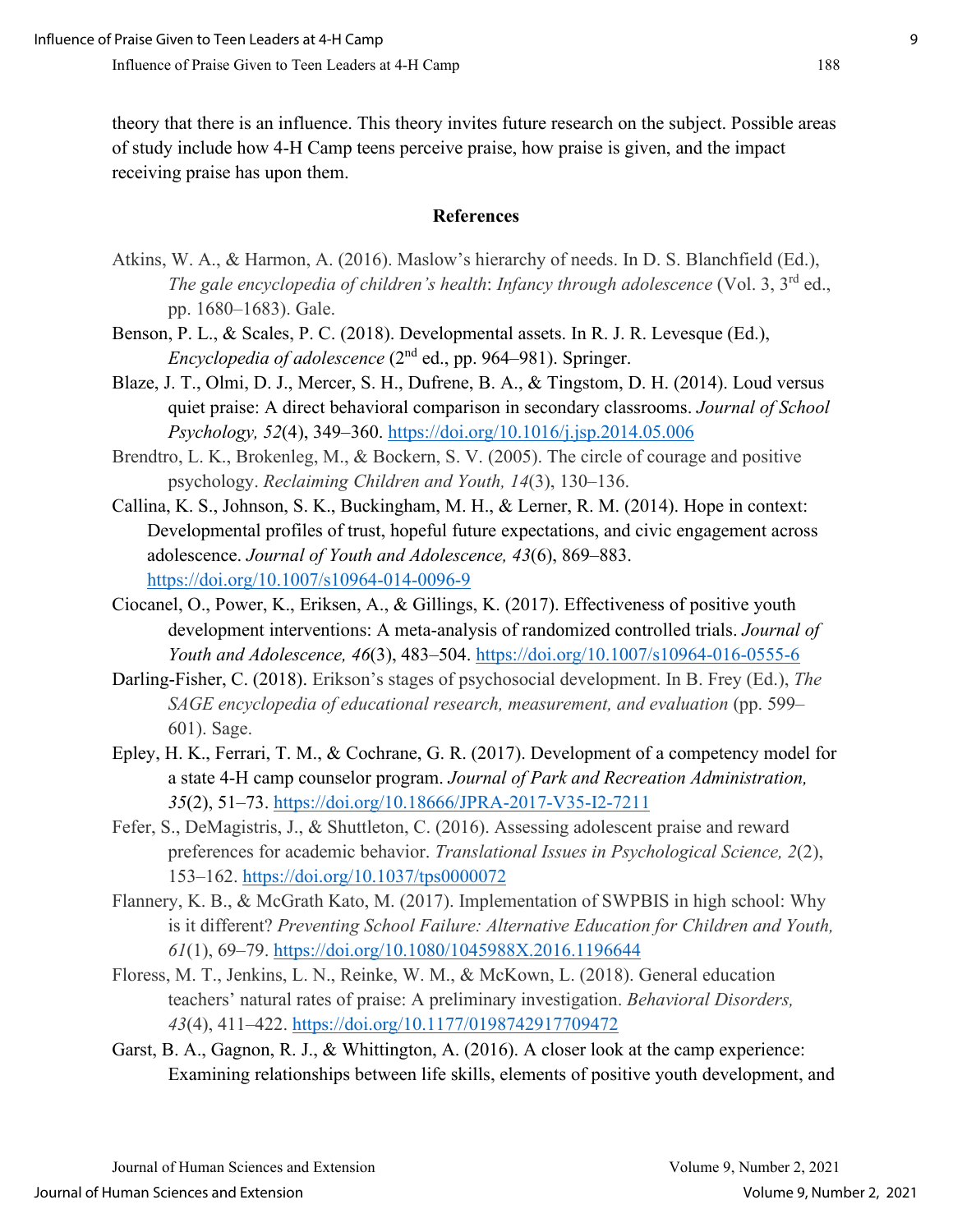antecedents of change among camp alumni. *Journal of Outdoor Recreation, Education, and Leadership, 8*(2), 180–199.<https://doi.org/10.18666/JOREL-2016-V8-I2-7694>

- Geldhof, G. J., Bowers, E. P., Mueller, M. K., Napolitano, C. M., Callina, K. S., Walsh, K, J., Lerner, J. V., & Lerner, R. M. (2015). The five Cs model of positive youth development. In E. P. Bowers, G. J. Geldhof, S. K. Johnson, L. J. Hilliard, R. M. Hershberg, J. V. Lerner, & R. M. Lerner (Eds.), *Promoting positive youth development: Lessons from the 4-H study* (pp. 161–186). Springer. [https://doi.org/10.1007/978-3-319-17166-1\\_9](https://doi.org/10.1007/978-3-319-17166-1_9)
- Gurney, P. (2015). *Exploring how emerging adults perceived praise from teachers in high school: A qualitative multiple case study* [Doctoral dissertation, Northcentral University]*.*  ProQuest Dissertations Publishing.
- Haydon, T., & Kroeger, S. D. (2016). Active supervision, precorrection, and explicit timing: A high school case study on classroom behavior. *Preventing School Failure: Alternative Education for Children and Youth, 60*(1), 70–78. <https://doi.org/10.1080/1045988X.2014.977213>
- Hershberg, R. M., Desouza, L. M., Warren, A. E. A., Lerner, J. V., & Lerner, R. M. (2014). Illuminating trajectories of adolescent thriving and contribution through the words of youth: Qualitative findings from the 4-H study of positive youth development. *Journal of Youth and Adolescence, 43*(6), 950–970.<https://doi.org/10.1007/s10964-014-0102-2>
- Jenkins, L. N., Floress, M. T., & Reinke, W. (2015). Rates and types of teacher praise: A review and future directions. *Psychology in the Schools, 52*(5), 463–476. <https://doi.org/10.1002/pits.21835>
- Kress, C. (2014). Transformational education: The 4-H legacy. *Reclaiming Children and Youth, 23*(3), 5–9.
- Lawford, H. L., & Ramey, H. L. (2017). Predictors of early community involvement: Advancing the self and caring for others. *American Journal of Community Psychology, 59*(1-2), 133– 143.<https://doi.org/10.1002/ajcp.12120>
- Lerner, R. M., & Lerner, J. V. (2013). *The positive development of youth: Comprehensive findings from the 4-H study of positive youth development.* [https://4-h.org/wp](https://4-h.org/wp-content/uploads/2016/02/4-H-Study-of-Positive-Youth-Development-Full-Report.pdf)[content/uploads/2016/02/4-H-Study-of-Positive-Youth-Development-Full-Report.pdf](https://4-h.org/wp-content/uploads/2016/02/4-H-Study-of-Positive-Youth-Development-Full-Report.pdf)
- Lerner, R. M., Lerner, J. V., Bowers, E. P., & Geldhof, G. J. (2015). Positive youth development and relational-developmental-systems. In W. F. Overton, P. C. M. Molenaar, & R. M. Lerner (Eds.), *Handbook of child psychology and developmental science: Theory and method* (pp. 607–651). Wiley.
- Mainieri, T. L., & Anderson, D. M. (2015). Exploring the postcamp civic outcomes and supporting program features of the teens leading & connecting program. *Journal of Park and Recreation Administration, 33*(2), 54–72.

<https://js.sagamorepub.com/jpra/article/view/5113>

Maslow, A. H. (1943). A theory of human motivation. *Psychological Review, 50*(4), 370–396.

Moore, K. A. (2017). Commentary: Positive youth development goes mainstream. *Child Development, 88*(4), 1175–1177. [https://doi.org/10.1111/cdev.12874](https://doi.org/10.1111/cdev.1287)